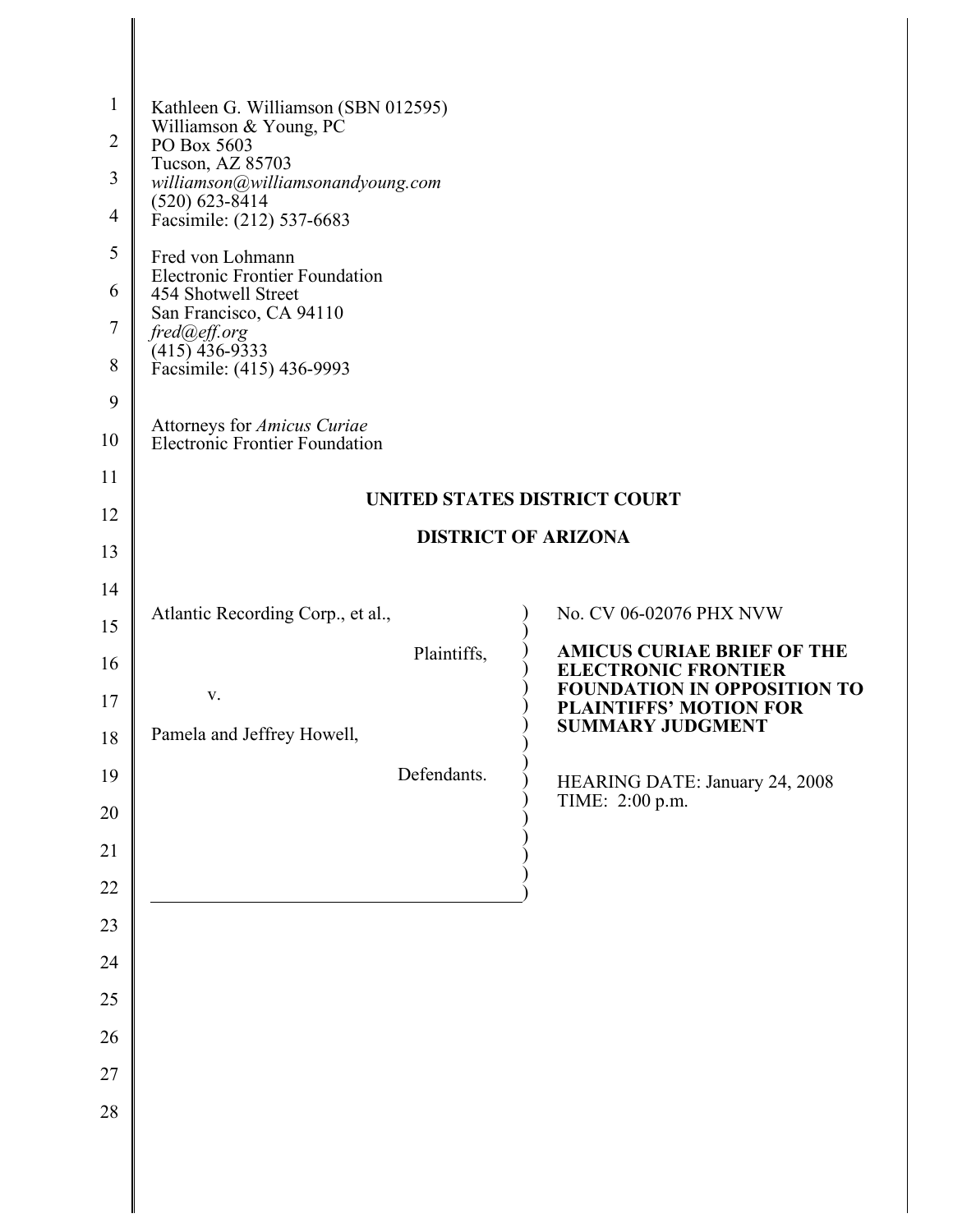#### **INTRODUCTION AND SUMMARY OF ARGUMENT**

The Electronic Frontier Foundation (EFF) files this brief as *amicus curiae* in support of *pro se* Defendants Jeffrey and Pamela Howell to address an issue whose importance reaches well beyond the instant case: the proper scope of the exclusive right of distribution as defined in Section 106(3) of the Copyright Act, 17 U.S.C. § 106(3).

Defendants, like more than 20,000 other individuals, have been sued by Plaintiffs for copyright infringement based on their use of peer-to-peer (P2P) file sharing software. <sup>1</sup> Although Plaintiffs' complaint alleges infringement of both their reproduction and distribution rights, Plaintiffs' summary judgment motion is premised solely on the distribution claims and is built around the erroneous contention that "[infringement of] the distribution right does not require a consummated transfer of the copyrighted work at issue." Plaintiffs' Supplemental Brief in Support of Their Motion for Summary Judgment, Doc. # 63, at 5 (hereinafter "Plfs. Supp. Br.").

13 14 15 16 17 18 19 20 21 22 23 This proposition, if accepted, would contravene both the plain language of the Copyright Act and applicable precedents, threatening to disrupt copyright law in a variety of contexts beyond this case. As will be discussed further below, several Plaintiffs have already sued a national radio broadcaster, XM Radio, based on a variant of the same "making available" theory that they advance here. *See Atlantic Recording Corp. v. XM Satellite Radio*, No. 1:06-cv-03733-DAB  $(S.D.N.Y.$  filed May 16, 2006).<sup>2</sup> Similarly, copyright owners have also pressed this theory against Google, contending that the Internet search engine runs afoul of an expansive "making available" conception of the distribution right. *See Perfect 10, Inc. v. Amazon.com, Inc.*, \_\_ F.3d \_\_\_, 2007 WL 4225819, slip op. at 15463 (9th Cir. amended opinion filed Dec. 3, 2007). This Court should reject Plaintiffs' effort to further distort copyright jurisprudence on the backs of the *pro se* Defendants here.

24

1

 $\mathfrak{D}$ 

3

4

5

6

7

8

9

10

11

12

Contrary to Plaintiffs' arguments, an infringement of the distribution right requires the

<sup>27</sup> 1 For an overview of the history of the recording industry's national litigation campaign against P2P file sharing, *see* EFF, *RIAA v. The People: Four Years Later* (Aug. 2007) (available at  $\leq$ http://w2.eff.org/IP/P2P/riaa\_at\_four.pdf>).<br><sup>2</sup> Complaint available at  $\leq$ http://eff.org/IP/digitalradio/XM\_complaint.pdf>.

<sup>28</sup>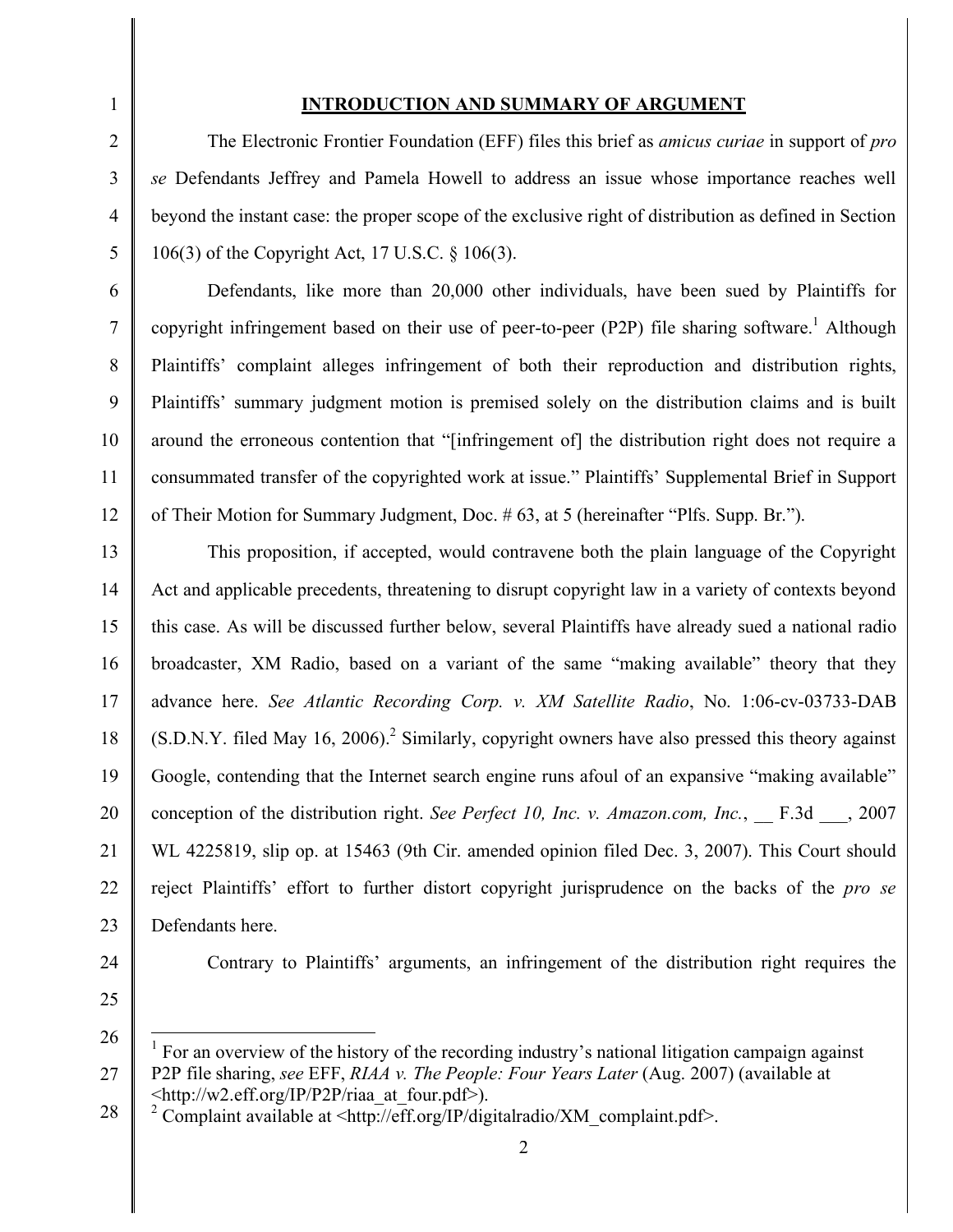unauthorized, actual dissemination of copies of a copyrighted work.<sup>3</sup> Because the only evidence here consists of downloads by Plaintiffs' own, authorized investigators, Plaintiffs have failed to shoulder their summary judgment burden, and their motion should be denied.

# **STATEMENT OF INTEREST**

EFF is a member-supported, nonprofit public interest organization devoted to maintaining the traditional balance that copyright law strikes between the interests of copyright owners and the interests of the public. Founded in 1990, EFF represents more than 13,000 dues-paying members including consumers, hobbyists, computer programmers, entrepreneurs, students, teachers, and researchers united in their reliance on a balanced copyright system that ensures adequate protection for copyright owners while ensuring broad access to information in the digital age. Because a ruling on this motion may have implications for consumers and new technology innovators, EFF has a strong interest in ensuring that the statutorily limited  $\S$  106(3) right is correctly applied in this and other cases. 4

# **ARGUMENT**

# **I. The Plain Language of § 106(3) Requires Actual Dissemination of Phonorecords or Copies.**

As the Supreme Court has explained, "[a] copyright, like other intellectual property, comprises a series of carefully defined and carefully delimited interests to which the law affords correspondingly exact protections." *Dowling v. United States*, 473 U.S. 207, 216 (1985). As with

22 23 24 25 26 27 scope of the distribution right, *Elektra Enter. Group v. Barker*, No. 05-CV-7340 KMK (S.D.N.Y. brief filed Feb. 23, 2006); *Fonovisa v. Alvarez*, No 1:06-CV-011 (N.D. Tex. brief filed June 1, 2006); and *Elektra v. Dennis*, No. 07-CV-39 DPJ JCS (S.D. Miss. brief filed Apr. 6, 2007). As in the instant case, those cases also involve individuals accused by record labels of downloading and uploading music over the Internet. In *Barker*, the motion focusing on the proper scope of § 106(3) remains pending, having drawn *amicus* filings from the Motion Picture Association of America (MPAA), the Computer & Communications Industry Association (CCIA), the U.S. Internet Industry Association (USIIA), EFF, and the United States. In *Alvarez*, the defendant's motion to dismiss was denied pending further factual development. *Fonovisa v. Alvarez*, No. 1:06-CV-011,

- 2006 U.S. Dist. LEXIS 95559 (N.D. Tex. July 24, 2006). In *Elektra v. Dennis*, the plaintiffs
- voluntarily dismissed their claims without prejudice.

<sup>&</sup>lt;sup>3</sup> EFF expresses no view regarding the merits of Plaintiffs' remaining claims for infringement of the reproduction right, nor on any fair use or other defenses that Mr. and Mrs. Howell may have with respect to those reproduction claims.<br><sup>4</sup> EFF has appeared as *amicus curiae* in three other district court cases that have addressed the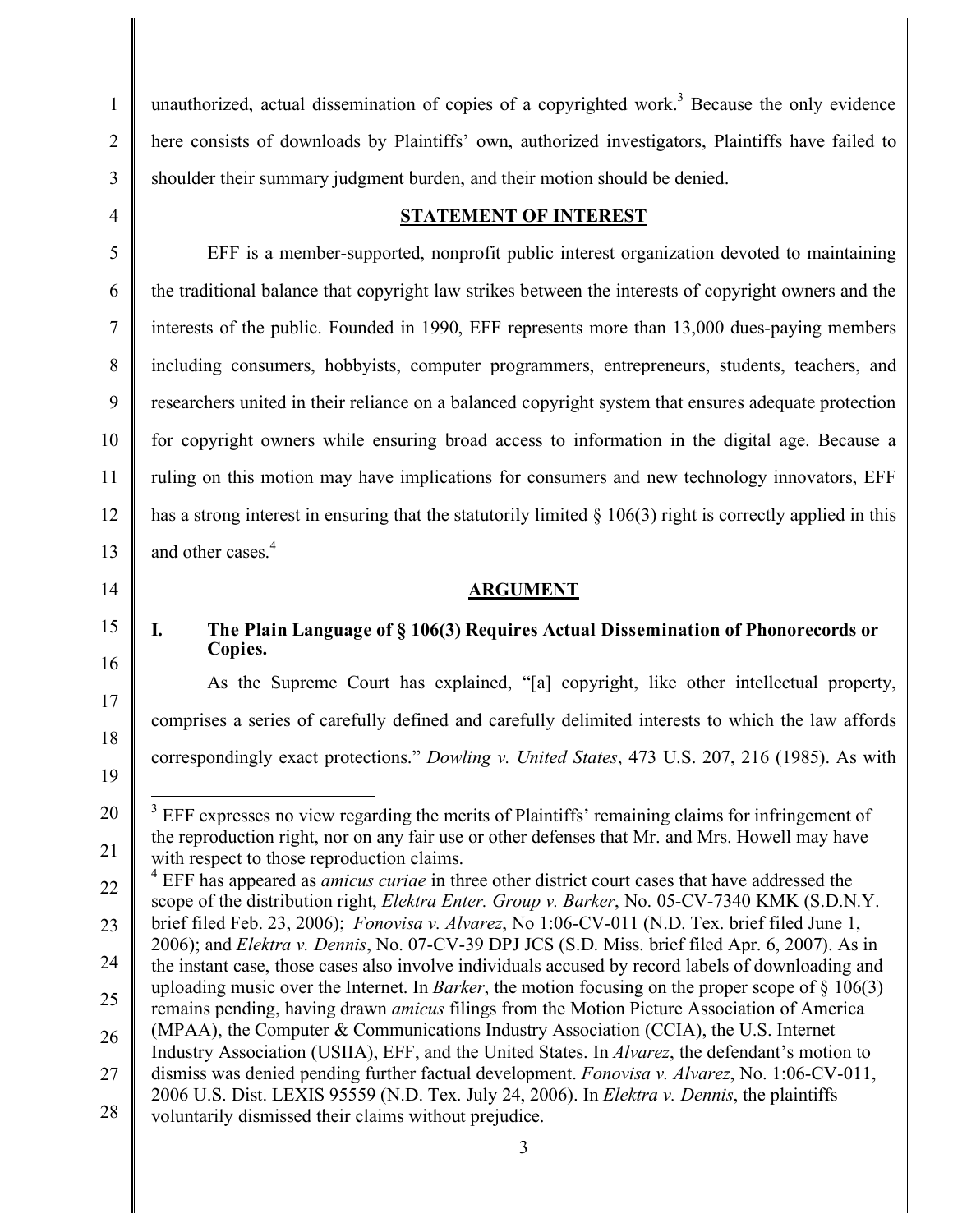other statutory regimes, "[i]f the text of the statute is clear, [a] court looks no further in determining the statute's meaning." *K* and *N Engineering, Inc. v. Bulat,*  $\qquad$  F.3d  $\qquad$ , 2007 WL 4394416 at \*1 (9th Cir. Dec. 18, 2007). Careful attention to the statute is particularly important where the Copyright Act is concerned, as it represents a painstaking set of legislative compromises aimed at balancing the interests of both owners and users of copyrighted works. *See Sony Corp. v. Universal City Studios*, 464 U.S. 417, 429 (1984).

7 8 9 10 11 12 13 14 15 16 17 18 Section 106 of the Copyright Act defines the limited exclusive rights granted to copyright owners. See 17 U.S.C. § 106. Although copyright lawyers frequently refer to these rights by the shorthand terms "reproduction, public performance, public display, distribution, and adaptation," the statute defines the scope of the rights with more specificity. Moreover, the scope of each exclusive right is further defined by a web of statutory exceptions, many of which apply differently depending on which exclusive right is implicated.<sup>5</sup> In addition, because each exclusive right can be separately assigned or licensed, many copyright owners and licensees control only a subset of the exclusive rights, which in turn means that many contractual licensing arrangements between private parties depend on a careful parsing of the exclusive rights. Precisely because so much in the copyright system turns on a clear understanding of which exclusive rights are implicated by any particular activity, it is critical that courts attend closely to the statutory scheme, rather than freely embroidering on it based on the equities of any particular case.

19

20

21

22

23

24

25

1

2

3

4

5

6

#### **A. The Statutory Language and Controlling Ninth Circuit Precedent Make It Clear that § 106(3) Requires Actual Dissemination of Copies to the Public.**

Section 106(3) bestows on the owner of a copyright the exclusive right "to distribute copies or phonorecords of the copyrighted work to the public by sale or other transfer of ownership, or by rental, lease, or lending." 17 U.S.C. § 106(3). As this language makes clear, the exclusive right granted by § 106(3) encompasses only the distribution of *certain things* ("copies or

<sup>26</sup> 27 28 5 See, e.g., <sup>17</sup> U.S.C. §§ 109 (first sale limitation on distribution right); <sup>110</sup> (exceptions to public performance right); 111 (statutory license for public performance by cable television); 114 (statutory license for public performance by webcasters); 118 (statutory license for public performance by nonprofit broadcasters).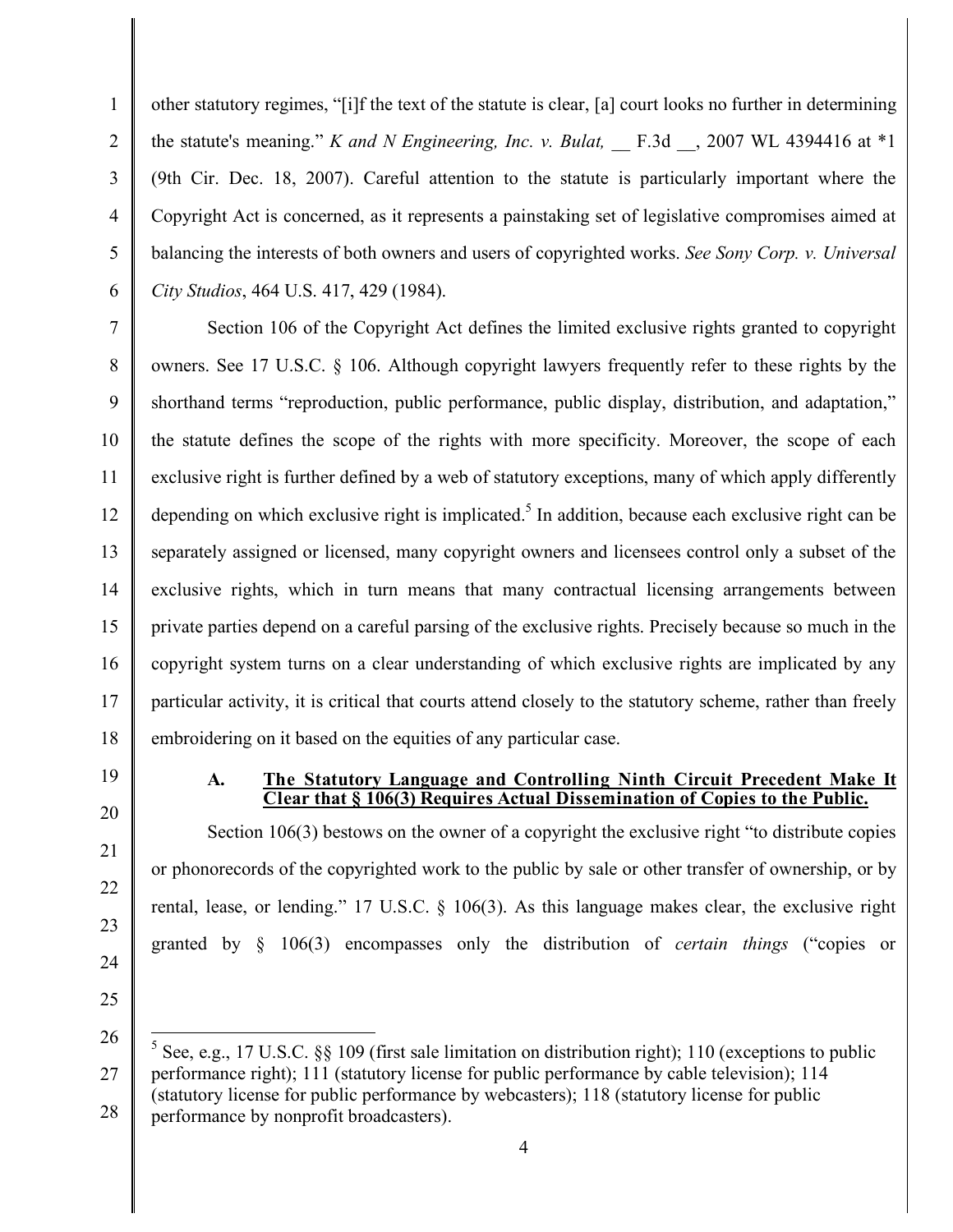phonorecords" 6 ), to *certain people* ("the public"), in *certain ways* ("by sale or other transfer of ownership, or by rental, lease, or lending"). The language of  $\frac{106(3)}{3}$  does not include any prohibitory language pertaining to *offers* to distribute, *attempts* to distribute, or the "making available" of copyrighted works.<sup>7</sup>

5 6 7 8 9 10 11 12 13 14 15 16 17 18 Plaintiffs' effort to rewrite § 106(3) to reach such acts, moreover, is squarely foreclosed by Ninth Circuit authority. In *Perfect 10 v. Amazon.com,* the Ninth Circuit concluded that "distribution requires an 'actual dissemination' of a copy." *Perfect 10 v. Amazon.com,* 2007 WL 4225819, slip op. at 15463, *affirming in relevant part, Perfect 10, Inc. v. Google Inc*., 416 F.Supp.2d 828, 844 (C.D. Cal. 2006). In coming to this conclusion, the Ninth Circuit joins a number of other courts that have addressed this issue in the digital context. *See National Car Rental Sys., Inc. v. Computer Assoc. Int'l*, 991 F.2d 426, 434 (8th Cir. 1993); *In re Napster, Inc. Copyright Litig.*, 377 F.Supp.2d 796, 802 (N.D. Cal. 2005) (collecting authorities); *Arista Records, Inc. v. Mp3Board.com, Inc.*, No. 00-Civ.-4660-SHS, 2002 WL 1997918 at \*4 (S.D.N.Y. Aug. 29, 2002). The leading copyright law commentators also unanimously agree that "an actual transfer must take place; a mere offer for sale will not infringe the right." Paul Goldstein, 2 GOLDSTEIN ON COPYRIGHT § 7.5.1 (3d ed. 2007); *accord* Melville B. Nimmer & David Nimmer, 2 NIMMER ON COPYRIGHT § 8.11[A] (2007); William F. Patry, 4 PATRY ON COPYRIGHT § 13:9 (2007) ("[W]ithout actual distribution of copies…, there is no violation of the distribution right.").

19

20

1

2

3

4

Against these controlling authorities, Plaintiffs nevertheless insist that "[infringement of] the distribution right does not require a consummated transfer of the copyrighted work at issue."

21 22 23 24 6 The statute further defines "copies or phonorecords" as limited to "material objects," *see* <sup>17</sup> U.S.C. § 101, thereby excluding all electronic transmissions from the scope of the distribution right. *See* R. Anthony Reese, *The Public Display Right: The Copyright Act's Neglected Solution to the Controversy Over RAM Copies*, 2001 U. OF ILL. L. REV. 83, 126-35 (2001). This provides an independent reason to reject Plaintiffs' distribution claim, for the same reasons set forth in EFF's *amicus* brief in *Elektra v. Barker*, appended as Exhibit 1 to Defendants' Reply in Support of Motion for Reconsideration, Doc. # 51.

25 26 27 <sup>7</sup> In both the copyright and patent contexts, when Congress means to prohibit *offers to act*, as well as the *acts* themselves, it has done so expressly. *See, e.g.,* 17 U.S.C. § 901(a)(4) (where semiconductor mask works are concerned, "to distribute means to sell, lease, bail, or otherwise transfer, or **to offer to** sell, lease, bail or otherwise transfer"); 35 U.S.C. § 271(a) (exclusive right of a patent owner reaches anyone who "without authority makes, uses, **offers to sell**, or sells any

28 patented invention….").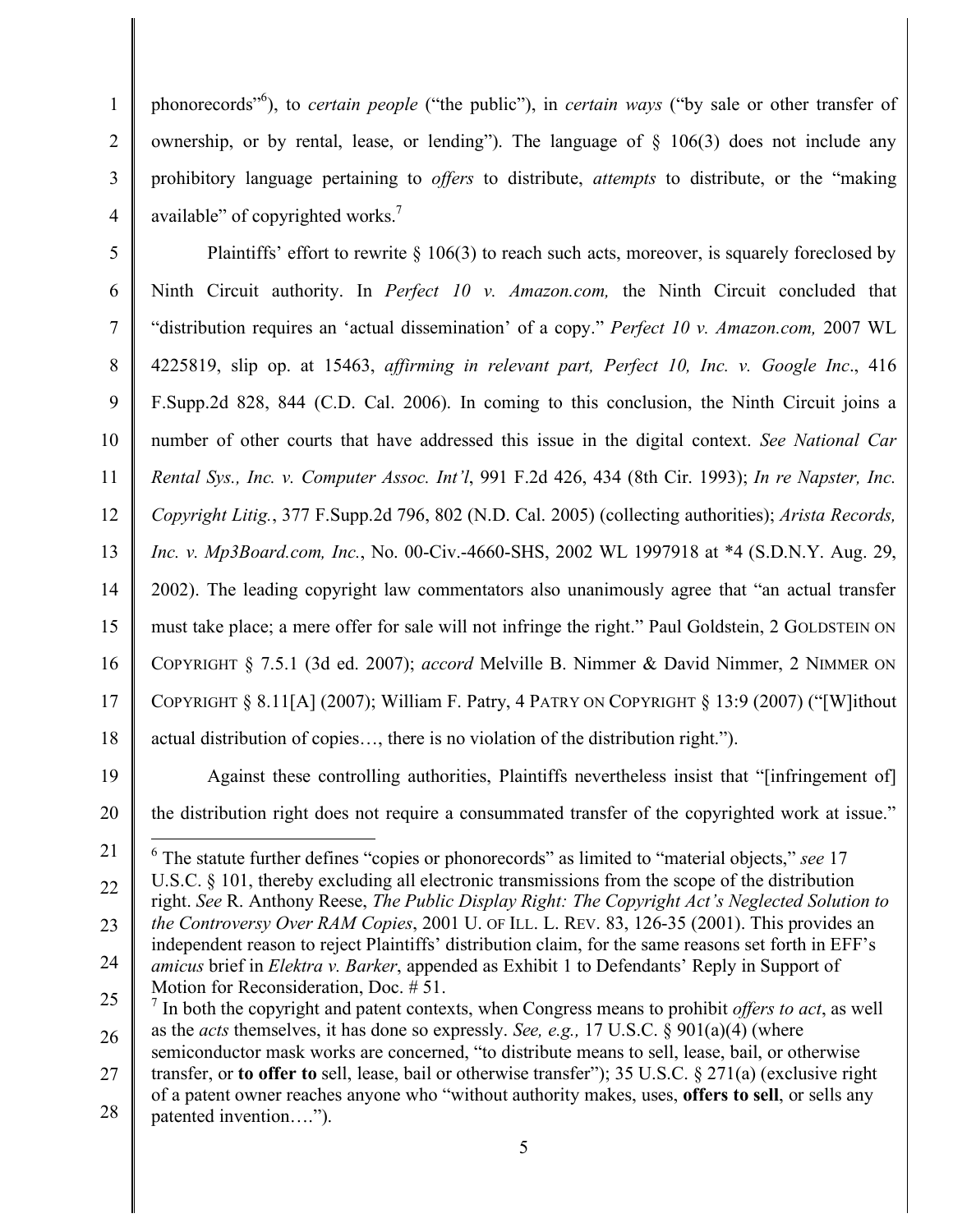Plfs. Supp. Br. at 5. Plaintiffs' view of the distribution right would effectively transform it into an unbounded form of civil attempt liability, where the mere possibility of a dissemination would trigger infringement liability, even where no copies had ever been distributed and thus no harm ever inflicted on the copyright owner. This is not the law. $8$ 

# **B. The Statute Will Not Support Plaintiffs' "Making Available" Conception of § 106(3).**

Turning first to the language of the Copyright Act, Plaintiffs contend that the "authorization" clause contained in Section 106 somehow expands direct infringement liability to reach those who merely offer or make available copyrighted works. Plfs. Supp. Br. at 5. Not so. Congress intended the "authorization" clause to provide a statutory foundation for secondary liability, not to expand the scope of direct infringement liability. *See* H.R. Rep. 94-1476 at 61, *reprinted in* 1976 U.S.C.C.A.N. 5674 ("Use of the phrase 'to authorize' is intended to avoid any question as to the liability of contributory infringers."); *Venegas-Hernandez v. ACEMLA,* 424 F.3d 50, 57 (1st Cir. 2005). In the words of the First Circuit,

Mere authorization of an infringing act is an insufficient basis for copyright infringement. Infringement depends upon whether an infringing act, such as copying or performing, has occurred. Therefore, to prove infringement, a claimant must show "an infringing act after the authorization."

*Latin Amer. Music Co. v. Archdiocese of San Juan,* 499 F.3d 32, 46 (1st Cir. 2007) (citing *Venegas-Hernandez*, 424 F.3d at 57-59) (internal citations omitted); *accord Resnick v. Copyright Clearance Center, Inc.,* 422 F.Supp.2d 252, 259 (D. Mass. 2006) ("[W]rongful authorization alone cannot constitute infringement under the statute.") (internal quotes omitted). In other words, without a direct infringement of  $\S$  106(3)—an actual "distribut [ion] of copies or phonorecords of the copyrighted work to the public by sale or other transfer of ownership, or by rental, lease or lending"—there can be no claim for "authorization" of distribution. *See* 4 PATRY ON COPYRIGHT §  $13.9$ 

1

 $\mathfrak{D}$ 

3

<sup>26</sup> 27 28 <sup>8</sup> There is no civil or criminal liability for attempted copyright infringement. The Department of Justice recently proposed amending the criminal provisions of the Copyright Act to provide for attempt liability, but no bill has been yet been introduced. *See* Declan McCullagh, *Gonzales Proposes New Crime: 'Attempted' Copyright Infringement*, CNET NEWS, May 15, 2007 (available at <http://www.news.com/8301-10784\_3-9719339-7.html>).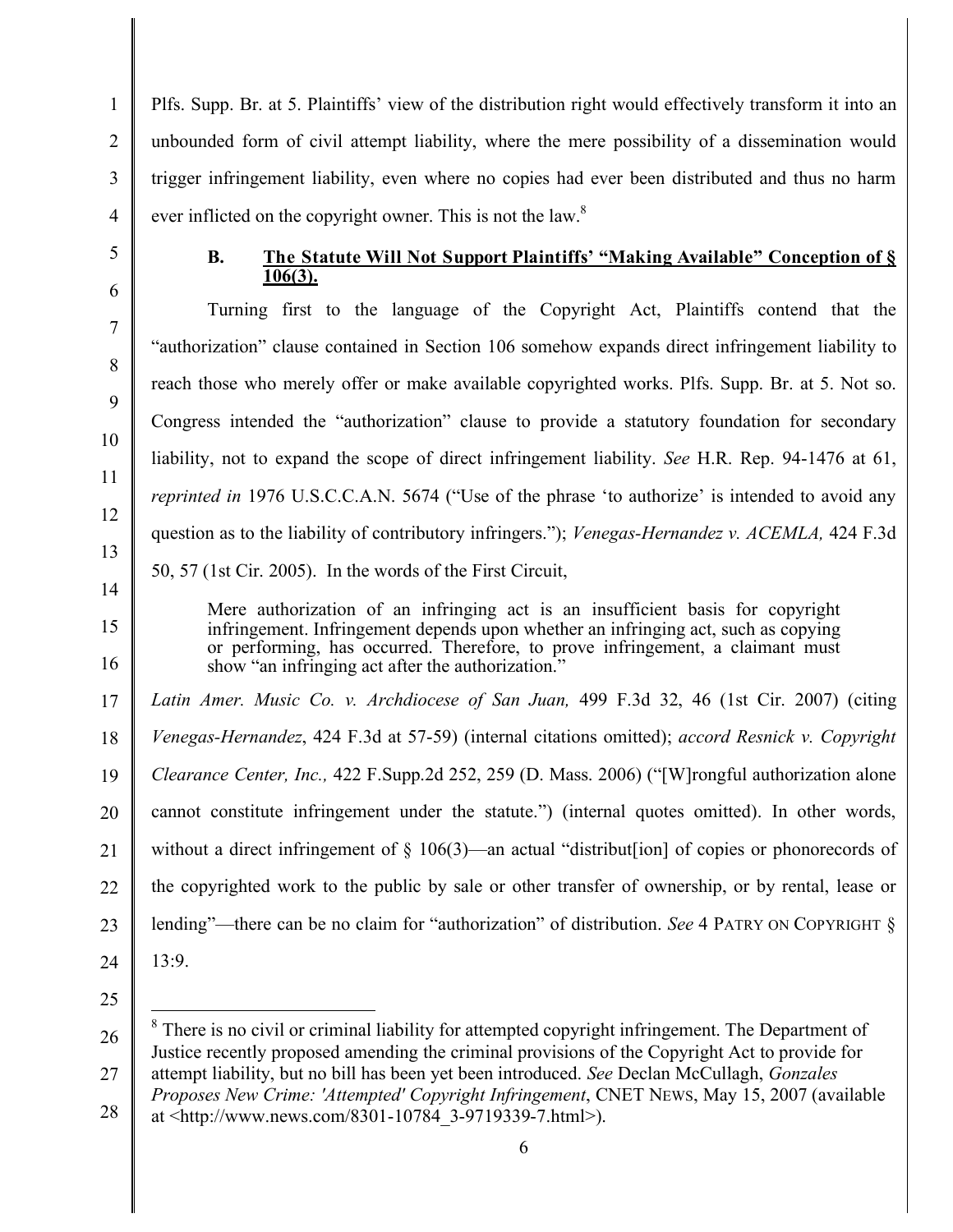Plaintiffs also point to the statutory definition of "publication" (which expressly encompasses "offering to distribute"), asserting that "publication" and "distribution" have been treated as synonymous for some purposes by some courts and therefore that the definition of "publication" expands the meaning of "distribute." Contrary to Plaintiffs' view, the inclusion of "offering to distribute" in the definition of "publication" actually underscores the fact that Congress knew how to reach mere offers when it wished to do so. In this respect, the two terms are not synonymous, as noted by a leading copyright commentator:

This statement [that "publication" and "distribution" are synonymous] is not found in any of the legislative reports, and in at least one important respect is incorrect; while the mere offering to sell copies of a novel to bookstores for subsequent sale to customers constitutes publication *due to the statutory definition of publication*, without actual distribution of copies of the novel, there is no violation of the distribution right.

1

 $\mathcal{L}$ 

3

4

5

6

7

8

9

10

11

12

13

14

15

16

17

18

19

20

21

22

23

24

4 PATRY ON COPYRIGHT § 13:9 (emphasis in original).

In addition, if "publication" and "distribution" are truly synonyms, then Plaintiffs' case fails outright, because the legislative history makes it clear that "publication" is limited to distribution of tangible, material objects. *See* H.R. Rep. 94-1476 at 138, *reprinted at* 1976 U.S.C.C.A.N. 5754 ("[A]ny form or dissemination in which a material object does not change hands—performances or displays on television, for example—is not a publication no matter how many people are exposed."). Defendants here are not accused of distributing physical goods.

Nor does Plaintiffs' selective citation to a letter written by the U.S. Copyright Office to Congress support their statutory argument.<sup>9</sup> Plfs Supp. Br. at 6  $\&$  Exh. D. Nothing in the letter expresses any view on whether actual dissemination must be proven in order to establish direct infringement of the distribution right. In fact, if anything, the Register of Copyrights, Marybeth Peters, expresses the opposite view:

Making a work available in this context [i.e., uploading to a peer-to-peer network] constitutes an infringement of the exclusive distribution right, as well as the reproduction right (*where the work is uploaded* without the authorization of the

copyright holder.)

- 25
- 26

<sup>27</sup> 28  $9^9$  Opinion letters from the Copyright Office to Congress on matters of statutory interpretation are non-binding and "entitled to respect only insofar as they are persuasive," *Broadcast Music, Inc. v. Roger Miller Music, Inc.*, 396 F.3d 762, 778 (6th Cir. 2005).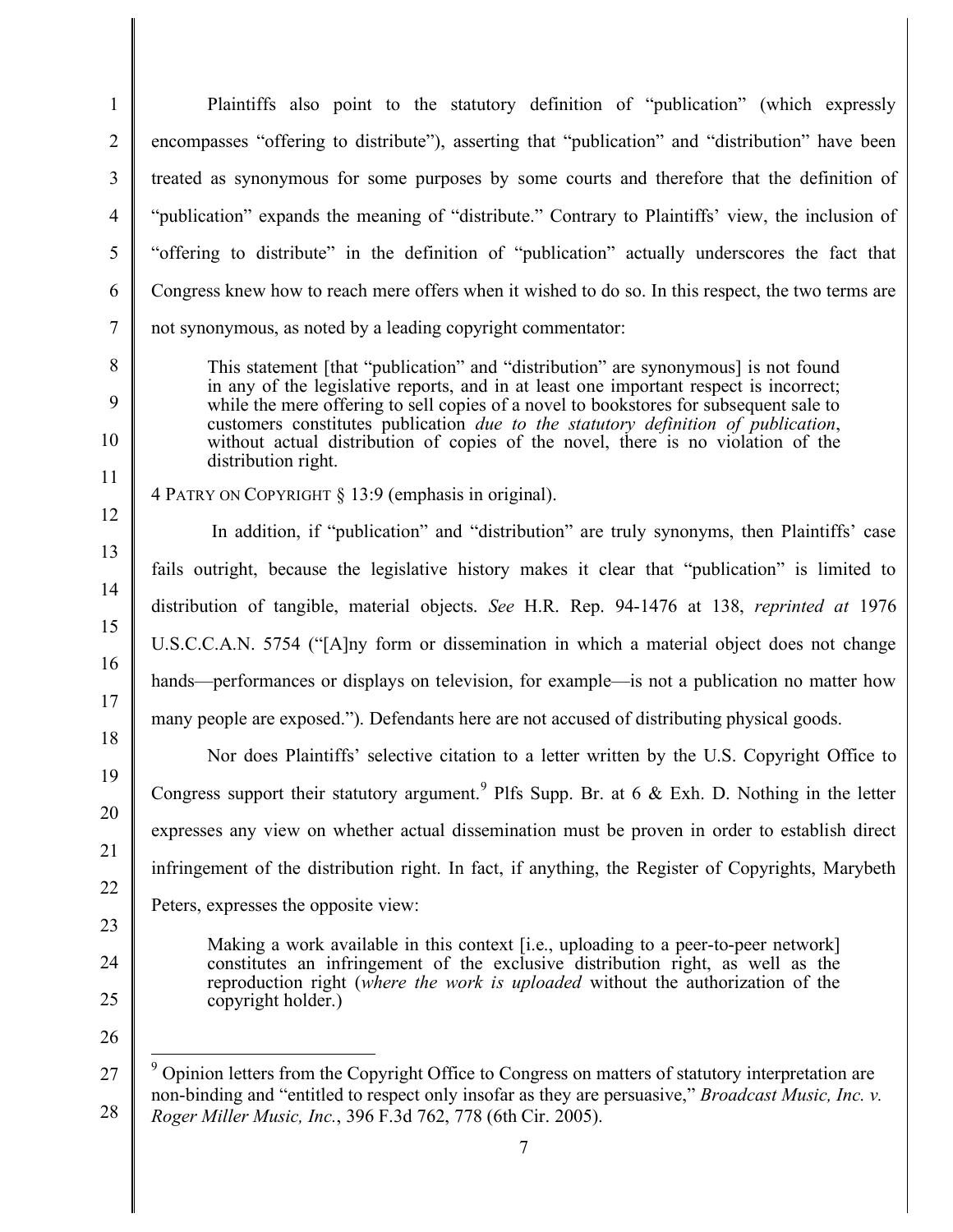*See* Plfs. Supp. Br., Exh. D (emphasis added). In other words, contrary to Plaintiffs' contention, the Register does not endorse the notion that the distribution right is infringed where a file is merely offered via a P2P network, but never actually uploaded or transmitted to another user.

# **C. The Judicial Authorities Cited by Plaintiffs Are Either Inapposite or Unpersuasive.**

Plaintiffs' citations to judicial precedents fare no better. Plaintiffs begin by citing the Ninth Circuit's recent ruling in *Perfect 10 v. Amazon.com*. But rather than buttressing Plaintiffs' position, that case fatally undermines it. In that case, the copyright owner sought a preliminary injunction against Google, arguing (among other things) that Google directly infringed its distribution rights by indexing and linking to infringing photographs posted by third parties on the Internet. The district court disagreed, holding that:

A distribution of a copyrighted work requires an "actual dissemination" of copies.<br>See In re Napster, Inc. Copyright Litig., 377 F.Supp.2d 796, 802-04 (N.D. Cal. 2005); *accord* Nimmer § 8.11[A]. In the Internet context, an actual dissemination means the transfer of a file from one computer to another.

*Perfect 10 v. Google*, 416 F.Supp.2d at 844. On appeal, the Ninth Circuit affirmed the district court:

The district court reasoned that distribution requires an "actual dissemination" of a copy. Because Google did not communicate the full-sized images to the user's computer, Google did not distribute these images. *Again, the district court's conclusion on this point is consistent with the language of the Copyright Act*.

*Perfect 10 v. Amazon.com*, 2007 WL 4225819, slip op. at 15463 (emphasis added, internal citations omitted). Accordingly, far from approving Plaintiffs' argument that a mere "making available" infringes the distribution right, *Perfect 10 v. Amazon.com* forecloses it.

Faced with *Perfect 10 v. Amazon.com*, Plaintiffs cling to one line of *obiter dicta* in the Ninth Circuit's earlier ruling in *A&M Records, Inc. v. Napster, Inc.*, 239 F.3d 1004, 1014 (9th Cir. 2001) ("Napster users who upload file names to the search index for others to copy violate plaintiffs' distribution rights."). Plaintiffs contend that this statement establishes a "deemed distribution" theory that spares a copyright owner from having to prove that any actual distributions of copyrighted materials ever took place. Plfs. Supp. Br. at 8.

This view misreads *A&M Records v. Napster*. In that appeal, the defendant did not dispute

1

 $\mathcal{L}$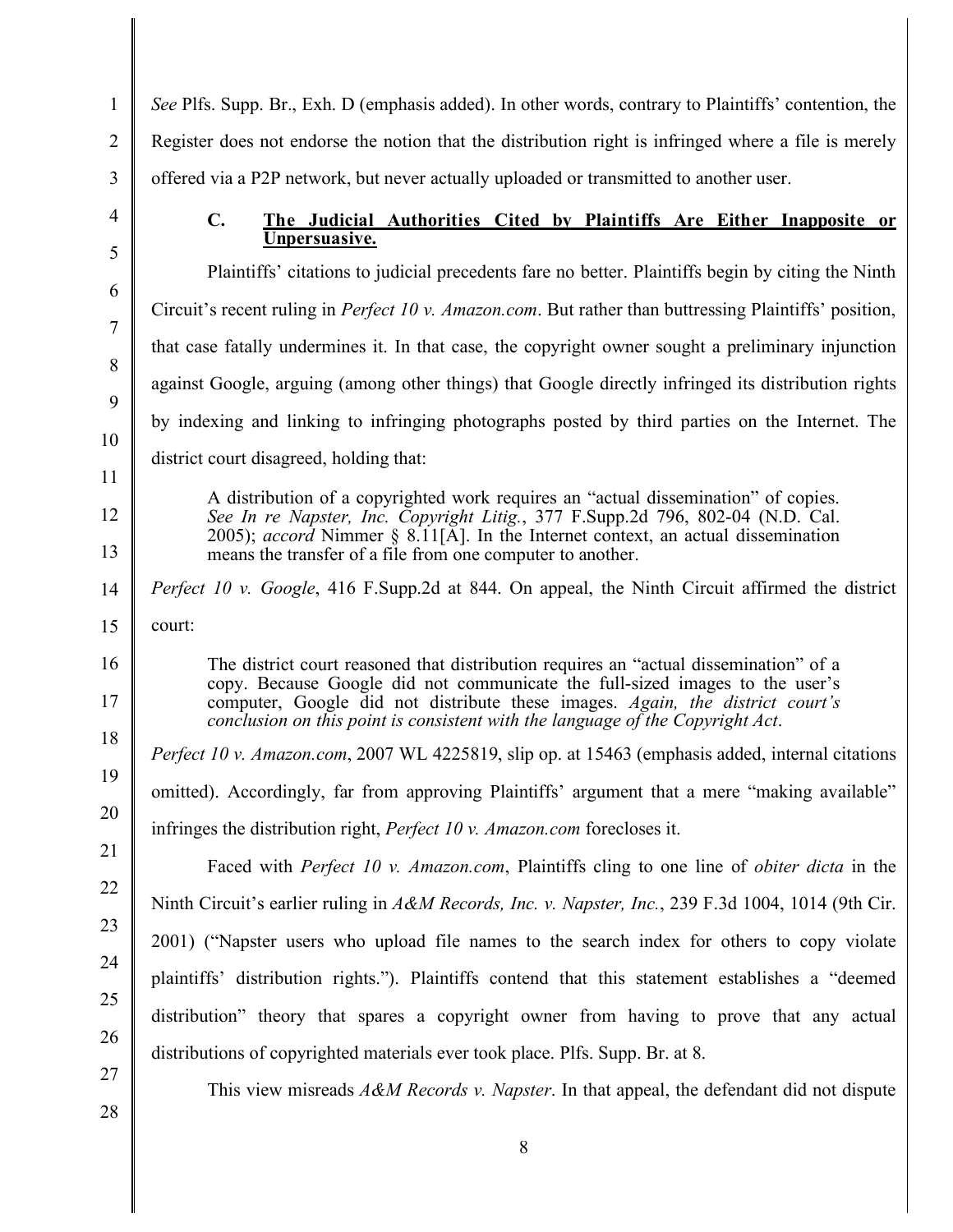4 5 7 8 9 evidence that millions of Napster users were actively trading copyrighted materials. *See Napster,* 239 F.3d at 1013. Moreover, because the appeal turned on application of secondary liability principles, there was no need for the court in inquire into the circumstances of any particular Napster user—it was enough that millions were actively swapping files, thus providing direct infringements for which Napster could be held secondarily liable. In this context, it was unnecessary for the court to opine on whether a Napster user who merely offered, but never actually disseminated, any copyrighted material was infringing the distribution right. In other words, in *Napster*, the court and parties alike assumed the existence of an avalanche of actual disseminations, making it unnecessary to express any view on whether *merely* "making available," without more, could infringe the  $\S$  106(3) distribution right. In subsequent rulings that have squarely faced that issue, as explained above, the Ninth Circuit and lower courts in this circuit have repeatedly rejected the broad "making available" theory pressed by Plaintiffs. *See Perfect 10 v. Amazon.com*, 2007 WL 4225819, slip op. at 15463; *In re Napster*, 377 F.Supp.2d at 802-04.

1

2

3

6

10

11

12

13

14 15 16 17 18 19 20 21 22 23 24 Plaintiffs' remaining out-of-circuit citations are either inapposite or unpersuasive. For example, Plaintiffs' reliance on *United States v. Shaffer,* 472 F.3d 1219 (10th Cir. 2007), is entirely misplaced. That case involved a criminal statute unrelated to copyright prohibiting the distribution of child pornography. The court there was not called on to construe "distribution" as defined and delimited in 17 U.S.C. § 106(3). In *Sony Pictures Home Entertainment, Inc. v. Lott,* 471 F.Supp.2d 716 (N.D. Tex. 2007), the *pro se* defendant appears not to have raised any arguments relating to the proper scope of the distribution right, relying instead on a "mistaken identity" defense. *See id.* at 721. Plaintiffs' citation to a jury instruction obtained in *Capitol Records, Inc. v. Thomas,* No. 06- CV-1497 (MJD/RLE) (D. Minn. 2007), sheds no light on the reasoning employed by the court, the evidence presented at trial, nor the arguments raised by the defendant. Plfs. Supp. Br. at 7-8 & Exh. E.

25 26 27 28 Plaintiffs finally fall back on the Fourth Circuit ruling in *Hotaling v. Church of Jesus Christ of Latter-Day Saints*, 118 F.3d 199 (4th Cir. 1997). In that case, a copyright owner sued a number of libraries that had made infringing copies of a microfiche work. Because the plaintiff's reproduction claims were time-barred, she was left with only a distribution claim. Because the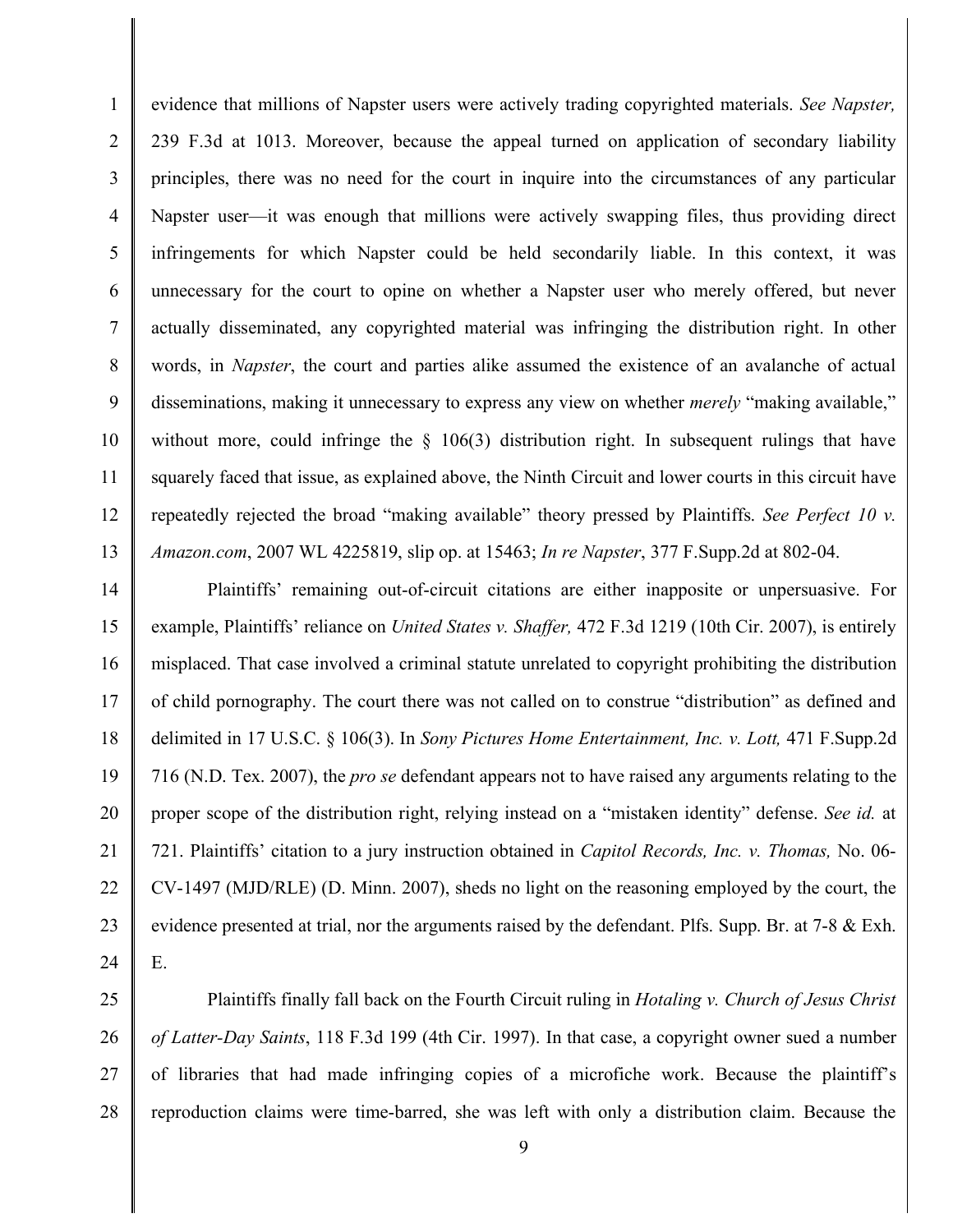libraries had no records of loans to patrons, the plaintiff was also unable to prove any actual loans to the public. The Fourth Circuit nevertheless found that the plaintiff could proceed with her distribution claim, reasoning that "a library distributes a published work, … when it places an unauthorized copy of the work in its collection, includes the copy in its catalog or index system, and makes the copy available to the public." *Id.* at 201. This outcome, perhaps motivated by sympathy for the plaintiff, *see id.* at 205 (Hall, J., dissenting), simply cannot be squared with the statutory language of § 106(3) or with the Ninth Circuit authorities discussed above. The opinion has also drawn the criticism of commentators. *See* 4 PATRY ON COPYRIGHT § 13:9.<sup>10</sup>

9

10

11

12

13

14

15

16

17

18

1

 $\mathfrak{D}$ 

3

4

5

6

7

8

# **II. Expansion of the Distribution Right would have Disruptive Consequences in Other Contexts.**

Plaintiffs' expansive re-imagining of the § 106(3) distribution right would have disruptive consequences far beyond this case, jeopardizing the legitimate interests of consumers and technology innovators. For example, many broadcasters rely on compulsory or negotiated licenses that entitle them to publicly perform copyrighted works over the air. Plaintiffs' "making available" conception of the distribution right would call into question whether these broadcasters could now be forced to seek additional distribution licenses. This concern is not merely hypothetical—several Plaintiffs here have already brought suit against XM Satellite Radio, alleging that XM is "distributing Plaintiffs' copyrighted sound recordings to the public by making available and automatically disseminating to [its] subscribers copies of sound recordings contained in its satellite

<sup>21</sup> 22 23 24 25 26 27 28 <sup>10</sup> In other cases where their expansive notion of  $\S$  106(3) has been challenged, Plaintiffs have invoked the WIPO Copyright Treaty and WIPO Performances and Phonograms Treaty. The invocation, however, is unavailing. As an initial matter, international copyright treaties are not selfexecuting and thus lack any binding legal authority separate from their implementation through the Copyright Act. *See* 17 U.S.C. § 104(c) & (d). In addition, these treaties are solely concerned with ensuring minimum protections for *foreign* copyright holders, and Plaintiffs have not shown that any of the works at issue here is a foreign work. *See* Jane C. Ginsburg, *International Copyright: From a Bundle of National Copyright Laws to a Supranational Code?*, 47 J. COPYR. SOC'Y U.S.A. 265, 270 (2000) ("[T]he Berne *minima* apply to a Union member's protection of works from other Berne members; no Berne member is obliged to accord its own authors treaty-level protection."). Finally, as explained by the Copyright Office in the letter cited by Plaintiffs, the WIPO treaties do not require a radical expansion of the distribution right; other U.S. copyright law doctrines (including the exclusive rights of reproduction and public performance, along with secondary liability doctrines), taken together, satisfy the WIPO treaty requirements. Plfs. Supp. Br., Exh. D.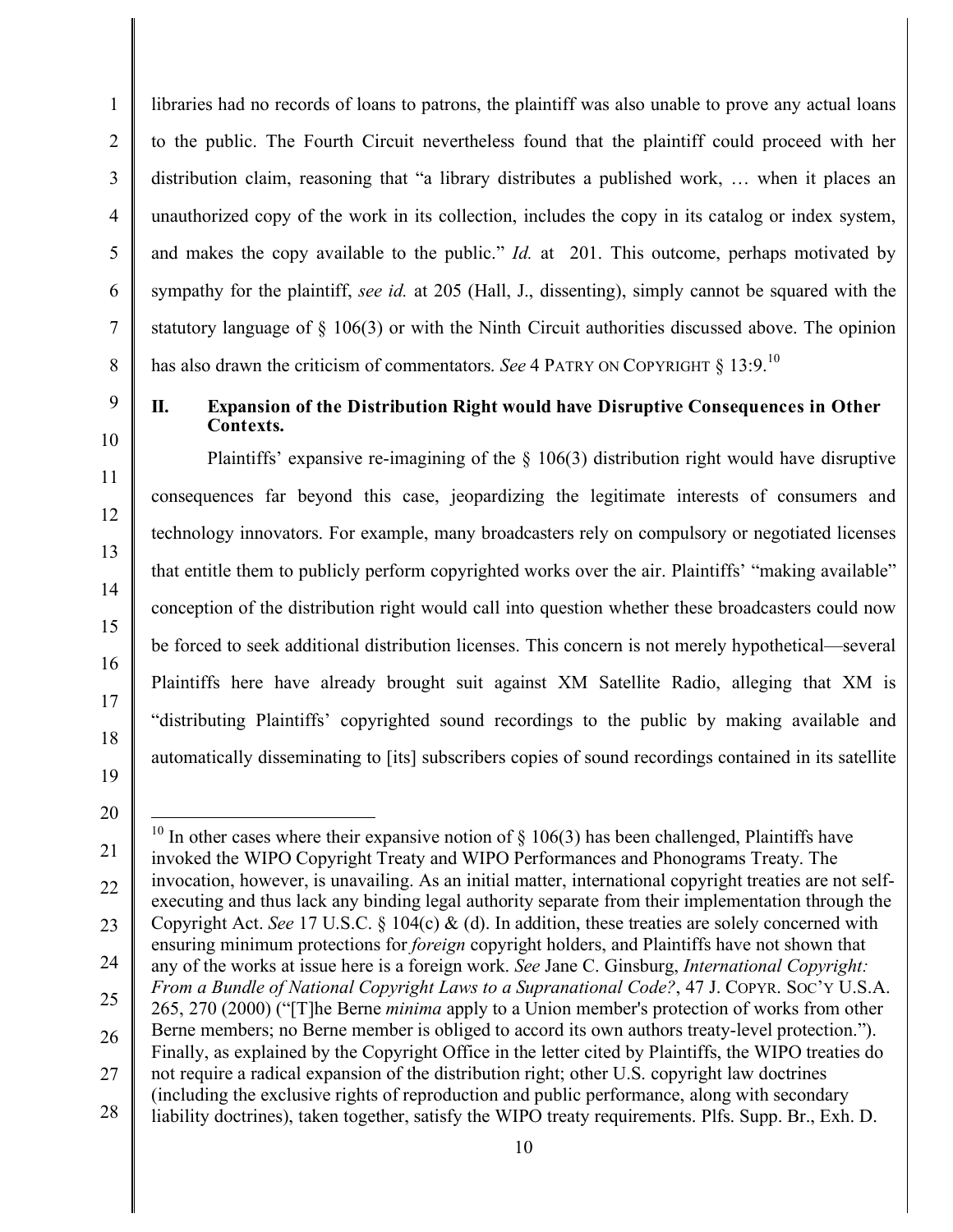radio transmissions." Complaint ¶ 42, *Atlantic Recording Corp. v. XM Satellite Radio,* No. 1:06 cv-03733-DAB (S.D.N.Y. filed May 16, 2006) (complaint available at <http://eff.org/IP/digitalradio/XM\_complaint.pdf>). In this way, a conception of distribution that encompasses mere "making available" threatens to blur the distinction between public performance and distribution, potentially exposing broadcasters and webcasters to massive infringement liability. *See Agee v. Paramount Comm., Inc.,* 59 F.3d 317, 325 (2d Cir. 1995) (in rejecting a distribution claim against a broadcaster, holding that "[i]t is clear that merely transmitting a sound recording to the public does not constitute a 'distribution….").

9 Similarly, some copyright owners have attempted to use expansive interpretations of distribution to transform secondary liability claims into direct infringement claims (in order to take advantage of the strict liability nature of direct infringement claims). In *Perfect 10 v. Amazon.com*, for example, the plaintiffs argued that Google's operation of a search engine infringed their distribution rights by making it possible for users to find infringing photographs posted to the Internet by third parties, even in the absence of any evidence that users actually copied the photos. *See Perfect 10 v. Amazon.com*, 2007 WL 4225819, slip op. at 15463. Direct infringement claims of this kind could also be imagined against other businesses that make tools that help users find copyrighted works on the Internet, an arena that has, until now, been the realm of secondary liability. *See A&M v. Napster,* 239 F.3d at 1019-24.

#### **III. In Order to Prevail, Plaintiffs Must Present Evidence That Defendants Actually Disseminated the Works in Question to Third Parties**

As discussed above, the controlling authorities establish that an infringement of the distribution right requires that a copyright owner demonstrate *an actual dissemination* of the copyrighted work at issue. Although *amicus* EFF does not have access to the complete factual record in this case, it does not appear from Plaintiffs' submissions on summary judgment that they have shouldered their evidentiary burden.

The only evidence of "actual dissemination" of copyrighted works owned by Plaintiffs consists of a hearsay account supplied by Plaintiffs' expert, Doug Jacobsen, relating information gleaned from materials prepared by Plaintiffs' retained investigator, MediaSentry. Plfs. Supp. Br.

1

 $\mathfrak{D}$ 

3

4

5

6

7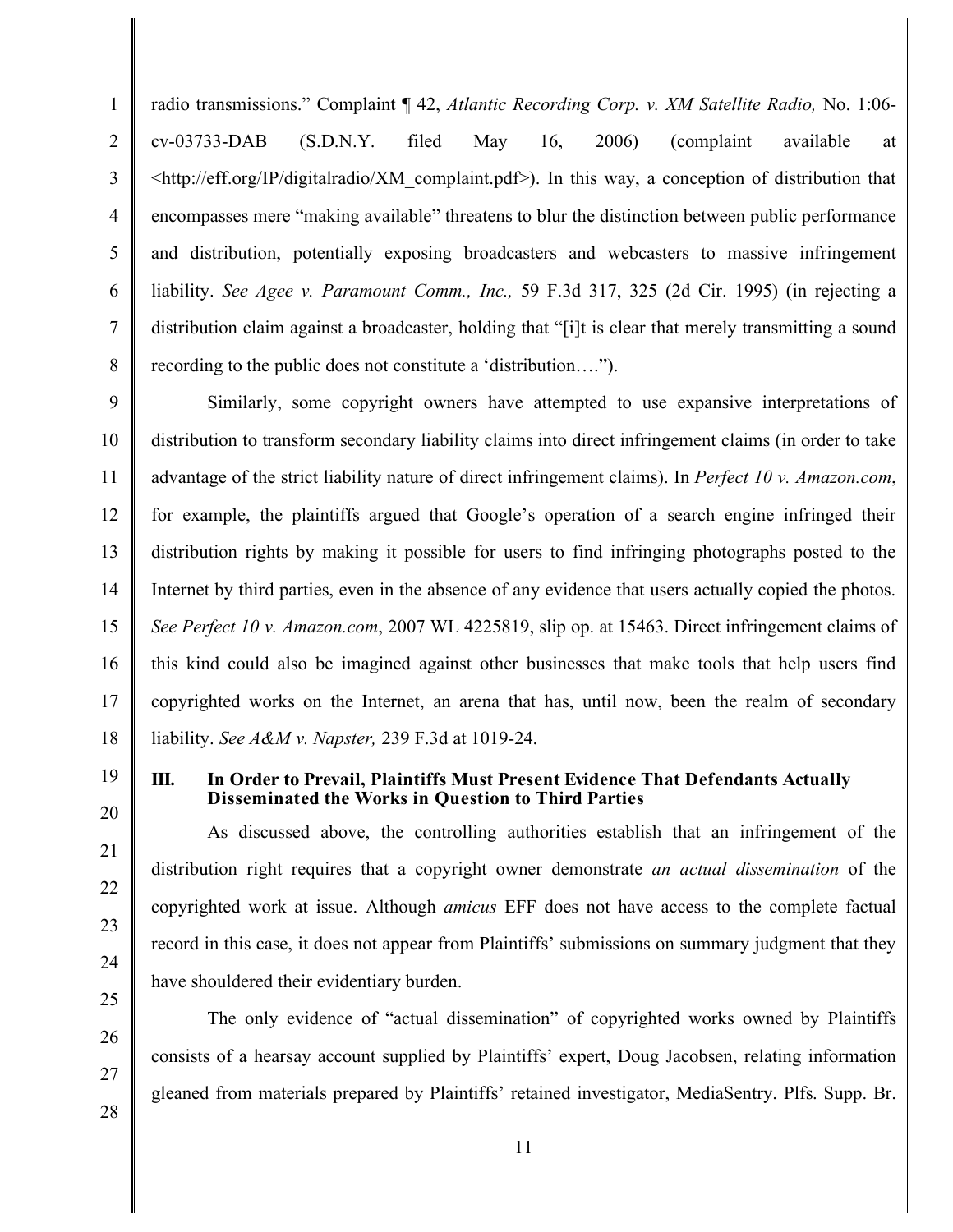Exh. A (decl. of Doug Jacobsen); Statement of Facts in Support of Plaintiffs' Motion for Summary Judgment (hereinafter "SOF"), Doc. # 31, Exh. 12. According to this hearsay evidence, on January 30, 2007, MediaSentry downloaded 12 digital files containing sound recordings (only 11 of which are the subject of this motion) from a computer with the Internet Protocol (IP) address 68.110.64.47. SOF, Exh. 12, ¶18. Responding to a subpoena issued by Plaintiffs, Cox Communications identified the IP address as one assigned to the Howell residence at the time. SOF, Exh. 12, ¶ 20.

1

 $\mathfrak{D}$ 

3

4

5

6

7

8 9 10 11 12 13 14 15 16 17 The trouble with this "evidence" of actual distribution is that it derives entirely from the activities of Plaintiffs' own investigators. It is axiomatic that a copyright owner cannot infringe her own copyright. *See Olan Mills, Inc. v. Linn Photo Co.*, 23 F.3d 1345, 1348 (8th Cir. 1994). By the same token, an authorized agent acting on behalf of a copyright owner also cannot infringe any rights held by that owner. *See Higgins v. Detroit Educ. Television Found.*, 4 F.Supp.2d 701, 705 (E.D. Mich.1998). Accordingly, where the only evidence of infringing distribution consists of distributions to authorized agents of the copyright owner, that evidence cannot, by itself, establish that other, *unauthorized* distributions have taken place. If § 106(3) requires that a copyright owner establish that actual unauthorized disseminations took place, Plaintiffs should not be able to bootstrap their way to that conclusion simply by hiring an investigator.

18 19 20 21 22 23 24 25 26 27 28 Of course, evidence gathered by an investigator may be relevant, in appropriate cases, to prove whether actual infringing distributions may have occurred. For example, it is wellestablished that agents of a copyright owner may testify to observed infringements involving third parties. *See, e.g., Polygram Int'l Publishing v. Nevada/TIG, Inc.*, 855 F. Supp. 1314, 1319 (D Mass 1994) (investigators observed unauthorized public performances by trade show exhibitors). In some cases, courts have been willing to accept evidence from investigators who invite defendants to engage in activity that constitutes direct infringement. *See, e.g., RCA/Ariola Int'l, Inc. v. Thomas & Grayston Co.,* 845 F.2d 773, 777 (8th Cir. 1988) (defendant's employees actively participated in infringement). Similarly, in appropriate cases, an investigator's purchase of infringing material may provide circumstantial evidence that supports the inference that similar sales have occurred to third parties. *See, e.g., RCA Records v. All-Fast Systems, Inc.*, 594 F. Supp. 335, 338 (S.D.N.Y.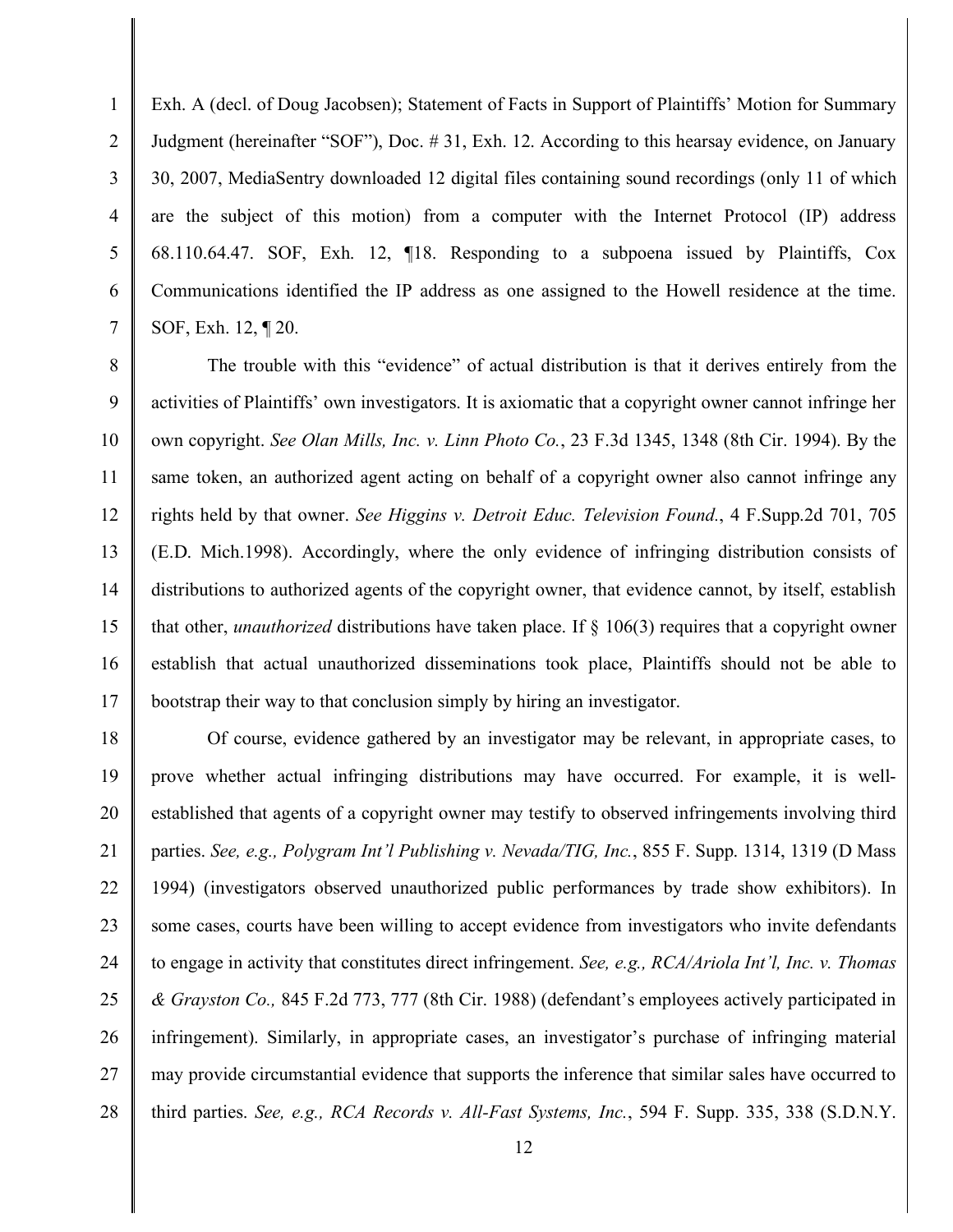1984) (experience of investigators created sufficient inference of similar activities with third parties to support preliminary injunction).

3 4 5 6 7 8 9 10 11 12 13 14 15 16 17 18 Plaintiffs' hearsay evidence here, however, does not fit any of these descriptions. Plaintiffs' investigator, MediaSentry, did not observe Defendant's disseminating any materials to third parties. Nor do Plaintiffs contend that MediaSentry invited Defendants to make any unauthorized reproductions. Nor have Plaintiffs established that MediaSentry's downloads constitute circumstantial evidence that the Howell's computer disseminated copies of the 11 songs in question to any other KaZaA user. In fact, Plaintiffs' own evidence makes this seem particularly unlikely. According to Plaintiffs' expert, during the period that MediaSentry performed its investigation, there were 2,282,954 KaZaA users online, sharing 292,532,420 files. Plfs. Supp. Br. Exh. A,  $\P$  8. Every one of the 11 songs at issue came from multi-platinum hit records. Complaint, Doc. # 1, Exh. A. Even accepting Plaintiffs' hearsay testimony as true, these facts together suggest that it is highly unlikely that, among the millions of KaZaA users who are likely to be sharing them at any time, these 11 songs would have been downloaded from Defendants' computer. At any instant, KaZaA users are likely to have thousands of sources for these particular songs to choose from and no reason to choose the Defendants' computer over any other. And while Plaintiffs may be correct that, in the aggregate, KaZaA users engage in a prodigious amount of infringing activity, that general statement tells us nothing about the crucial issue in this case: whether *these* Defendants transmitted (i.e., uploaded) any of *these* 11 songs <sup>11</sup> during the time period in question. Plaintiffs evidence simply cannot bridge the chasm between "making available" and "actual dissemination" to anyone other than Plaintiffs' authorized agents.

1

 $\mathfrak{D}$ 

Nor will Plaintiffs' allegations of spoliation by Defendants fill the evidentiary void. Plaintiffs accuse Defendants of removing the KaZaA software from his computer. Plfs. Supp. Br. at 13. Yet Plaintiffs simultaneously admit that the KaZaA software was unlikely to have yielded any probative evidence regarding any actual disseminations to third parties: "unless the individual KaZaA user makes a log of the files that he or she has actually distributed to other KaZaA users, it

 $<sup>11</sup>$  Plaintiffs appear to lack any evidence, circumstantial or otherwise, to suggest that Defendants</sup> disseminated any of the other 43 sound recordings on which they are seeking summary judgment.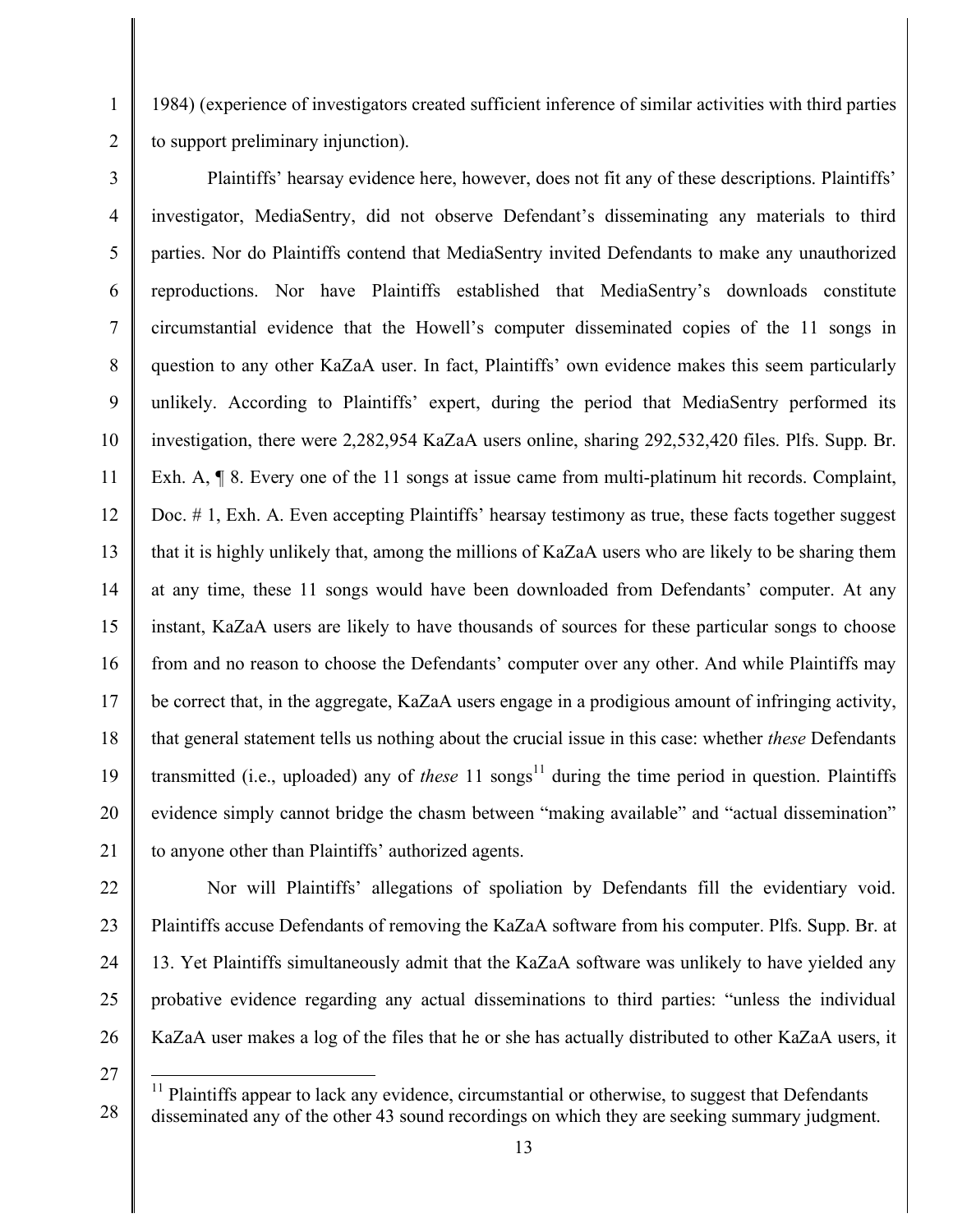is difficult for any third party to determine exactly what files were actually distributed or when." Plfs. Supp. Br. at 13 & Exh. A, ¶ 9. In light of this concession, it is difficult to make sense of Plaintiffs' assertion that "Defendants' intentional destruction of [the KaZaA software] severely and irreparably prejudices Plaintiffs' ability to prove their claim." Plfs. Br. at 14. Plaintiffs' evidentiary problem is the lack of any evidence regarding actual dissemination of any of the 54 sound recordings at issue to anyone other than Plaintiffs' own investigators. Based on Plaintiffs' own submissions, neither the KaZaA software nor anything else on Defendants' computer would have provided such evidence.<sup>12</sup>

1

 $\mathfrak{D}$ 

3

4

5

6

7

8

9 10 11 12 13 14 15 16 In short, the evidentiary difficulties that face Plaintiffs do not appear to be the fault of Defendants. Rather, they appear to be the result of the design of the KaZaA software (insofar as it does not log uploads to other users), and Plaintiffs' choice to bring a summary judgment motion based solely on their distribution claim. Moreover, while the KaZaA software may not amass and disgorge evidence as conveniently as Plaintiffs might prefer, the software is no different in this regard than other personal-use duplication technologies. After all, consider VCRs, cassette decks, and photocopiers: none keep "logs" of what was copied or to whom copies might have been distributed.

17 18 19 20 21 22 23 24 To reiterate, it is not Defendants' fault that Plaintiffs are unable to produce evidence of actual distributions beyond the 11 authorized downloads performed by MediaSentry, nor is it their burden to prove Plaintiffs' case. Plaintiffs include some of the largest companies in the recording industry, with nearly limitless resources when compared to Defendants. It is Plaintiffs who have opted to file more than 20,000 lawsuits against individuals, many whom are unprepared for the unfamiliar (to a layperson) demands of discovery. It is Plaintiffs who have chosen to target noncommercial activities that occur in the privacy of the home, thereby injecting themselves "behind closed doors" where factual investigation can be difficult. Having put themselves in this

<sup>25</sup> 26 27 28 <sup>12</sup> Plaintiffs' expert speculates that "[a] forensic examination [of Defendants' computer] *might* also provide indications of particular instances of distribution from the user's shared folder." Plfs. Supp. Br., Exh. A,  $\P$  10 (emphasis added). This assertion is entirely unexplained. Moreover, it sheds no light on what influence, if any, Defendants' deletion of the KaZaA software might have on the possibility that a forensic examination of Defendants' computer might establish any particular instances of actual dissemination to parties other than MediaSentry.